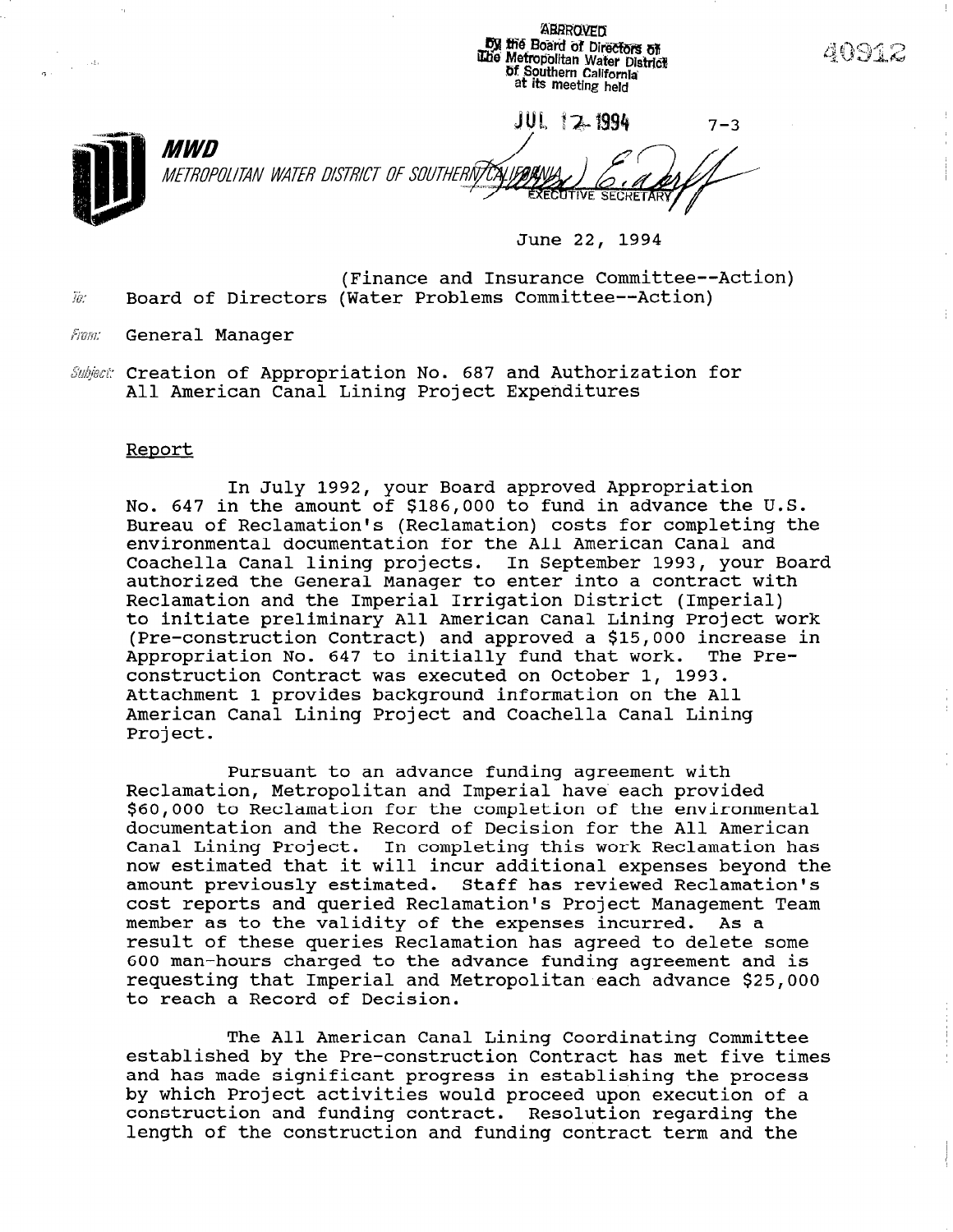Secretary of the Interior's obligation to arrange for a supplemental water supply for the San Luis Rey Indian Water Rights Settlement (Title I of Public Law 100-675) has delayed the commencement of negotiations on a construction and funding contract. It may be necessary for Metropolitan and Imperial to each advance as much as an additional \$25,000 to fund potential additional Reclamation expenses involved in preparation of the construction and funding contract and continued preliminary activities that would have otherwise been funded through a construction and funding contract had there not been a delay.

To more efficiently account for Metropolitan expenditures for the All American Canal and Coachella Canal lining projects, it would be useful to create a new separate appropriation to which only All American Canal Lining Project expenditures would be charged. Existing Appropriation No. 647 would remain solely for Coachella Canal Lining Project expenditures. It is recommended that the new appropriation include the \$50,000 for completion of environmental documentation and continuing preliminary activities for the All American Canal Lining Project, as discussed above. In addition, Planning Division (Environmental Planning Branch) expenditures included in the Capital Program Budget in fiscal year 1994-95 total approximately \$65,000 for the All American Canal Lining Project and \$66,000 for the Coachella Canal Lining Project. These funds will be used to 1) coordinate preparation of a mitigation agreement with resource agencies and review implementation of mitigation activities for the All American Canal Lining Project, and 2) review of the environmental documentation and mitigation planning for the Coachella Canal Lining Project. Thus, to provide for projected expenditures for the All American Canal Lining Project and to include the transfer of \$75,000 of funds previously advanced under Appropriation No. 647, a new appropriation of \$190,000 would be necessary. Table 1 provides a summary of past and proposed capital expenditures.

Regarding Appropriation No. 647, when previous All American Canal Lining Project expenditures are deducted and projected Planning Division expenditures for the Coachella Canal Lining Project are added, the revised amount would be \$192,000, leaving \$9,000 as a contingency as shown in Table 1.

#### Board Committee Assiqnments

This letter is referred for action to:

The Finance and Insurance Committee because of its authority to studies and insurance committee because of duchority to study, duvise, and make recommendations on disposition and appropriation of funds pursuant to Administrative<br>Code Sections 2441(c) and (d); and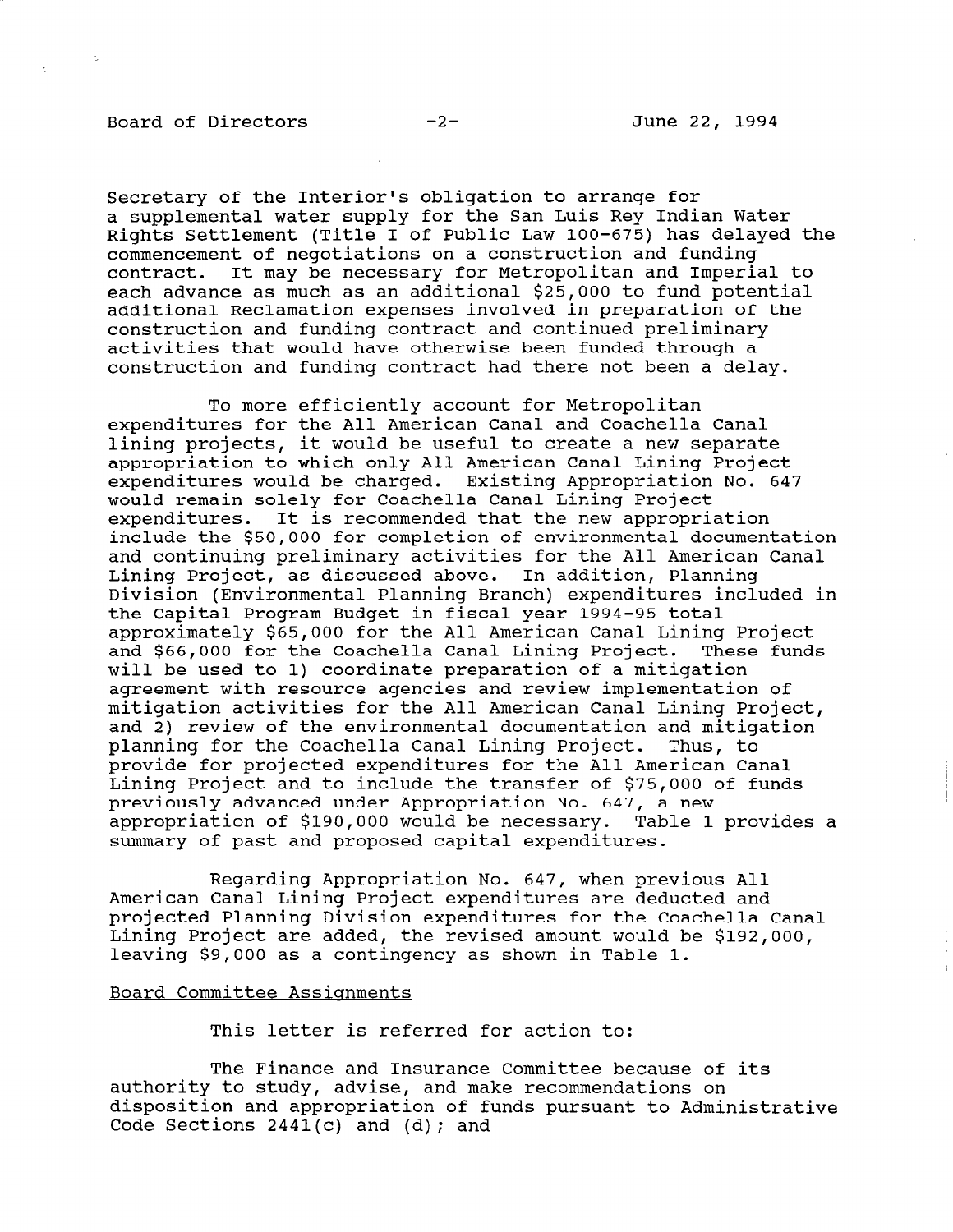Board of Directors -3- June 22, 1994

The Water Problems Committee because of its authority to study, advise, and make recommendations on policies, sources, and means of importing water required by Metropolitan pursuant to Administrative Code Section 2481(a).

Recommendation

FINANCE AND INSURANCE, AND WATER PROBLEMS COMMITTEES FOR ACTION.

That the Board authorize the appropriation of \$190,000 from the General Fund to fund Metropolitan's share of environmental documentation costs, projected Planning Division (Environmental Planning Branch) expenditures, and continuing preliminary activities related to the All American Canal Lining Project. This appropriation will be designated No. 687.

> John R. Wodraska General Manager

 $By:$ 

Debra C. Man Chief of Planning/Resources

Concur:

Wodraska  $R_{\odot}$ 

eral Manager

JLS:arb

Attachments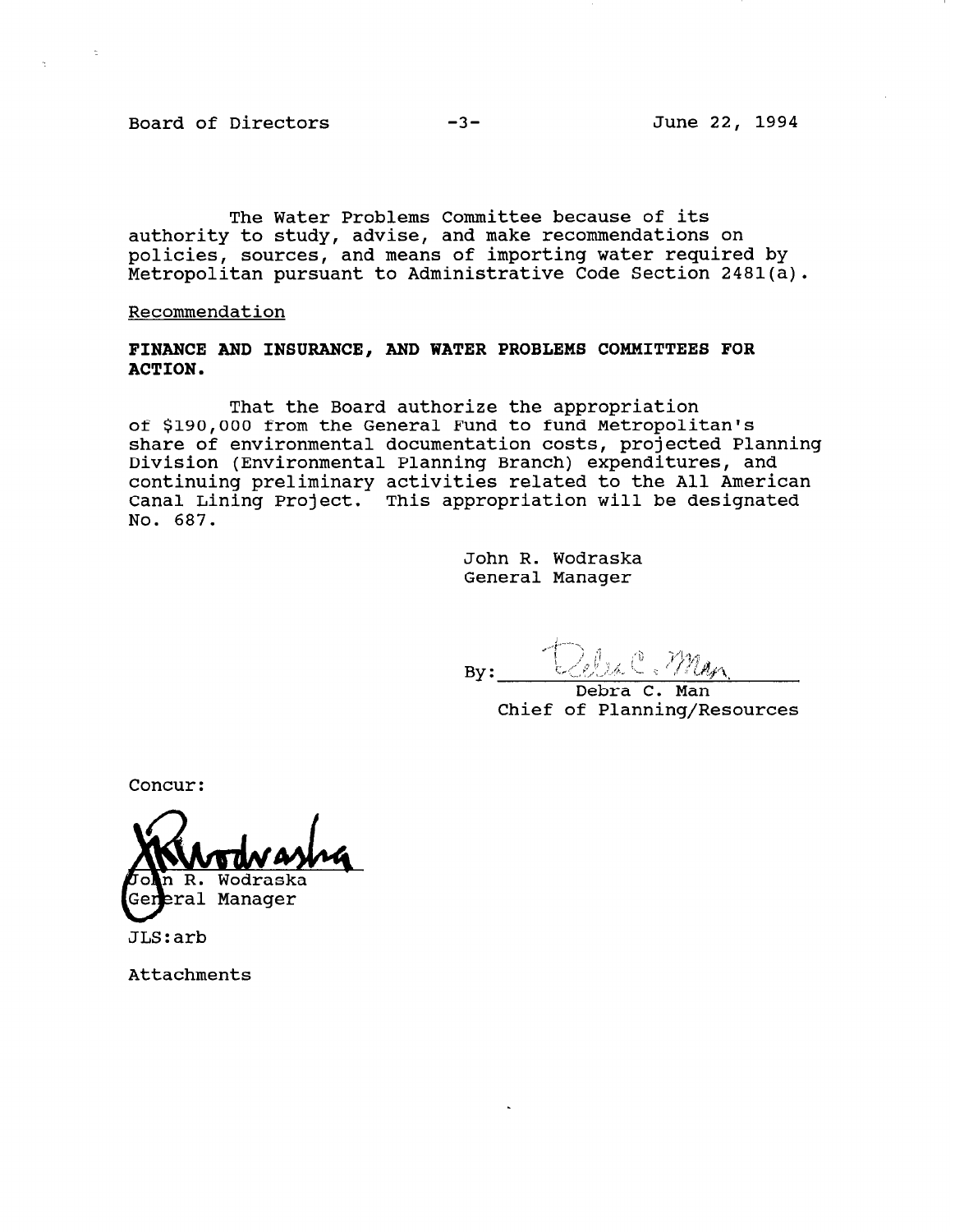## 40912

 $\bar{1}$ 

## TABLE 1

## Preliminary Work for Lining All American Canal and Coachella Canal (dolla:

(Appropriation Nos. 647 and 687 [Proposed])

## All American Canal

 $\sim 10^{-10}$  k

 $\frac{1}{2}$ 

| Environmental Impact Statement/<br>Environmental Impact Report (EIS/EIR) for<br>All American Canal Lining Project<br>(Advance Funding Agreement) | \$60,000    |
|--------------------------------------------------------------------------------------------------------------------------------------------------|-------------|
| Preliminary All American Canal Lining Project<br>Work (Pre-Construction Contract)                                                                | 15,000      |
| Subtotal                                                                                                                                         | $$75,000*$  |
| Additional EIS/EIR Work for<br>All American Canal Lining Project                                                                                 | \$25,000    |
| Additional Preliminary All American<br>Canal Lining Project Work                                                                                 | 25,000      |
| Planning Division Work on Environmental<br>Mitigation Activities                                                                                 | 65,000      |
| Total (Proposed<br>Appropriation No. 687)                                                                                                        | \$190,000   |
| Coachella Canal                                                                                                                                  |             |
| EIS/EIR for Coachella Canal Lining Project<br>(Advance Funding Agreement)                                                                        | $$126,000*$ |
| Planning Division Work on Environmental<br>Activities                                                                                            | 66,000      |
| Subtotal                                                                                                                                         | \$192,000   |
| Contingency                                                                                                                                      | 9,000       |
| Total (Appropriation No. 647)                                                                                                                    | \$201,000   |

\*Current Appropriation No. 647-- \$201,000 (\$75,000 + \$126,000)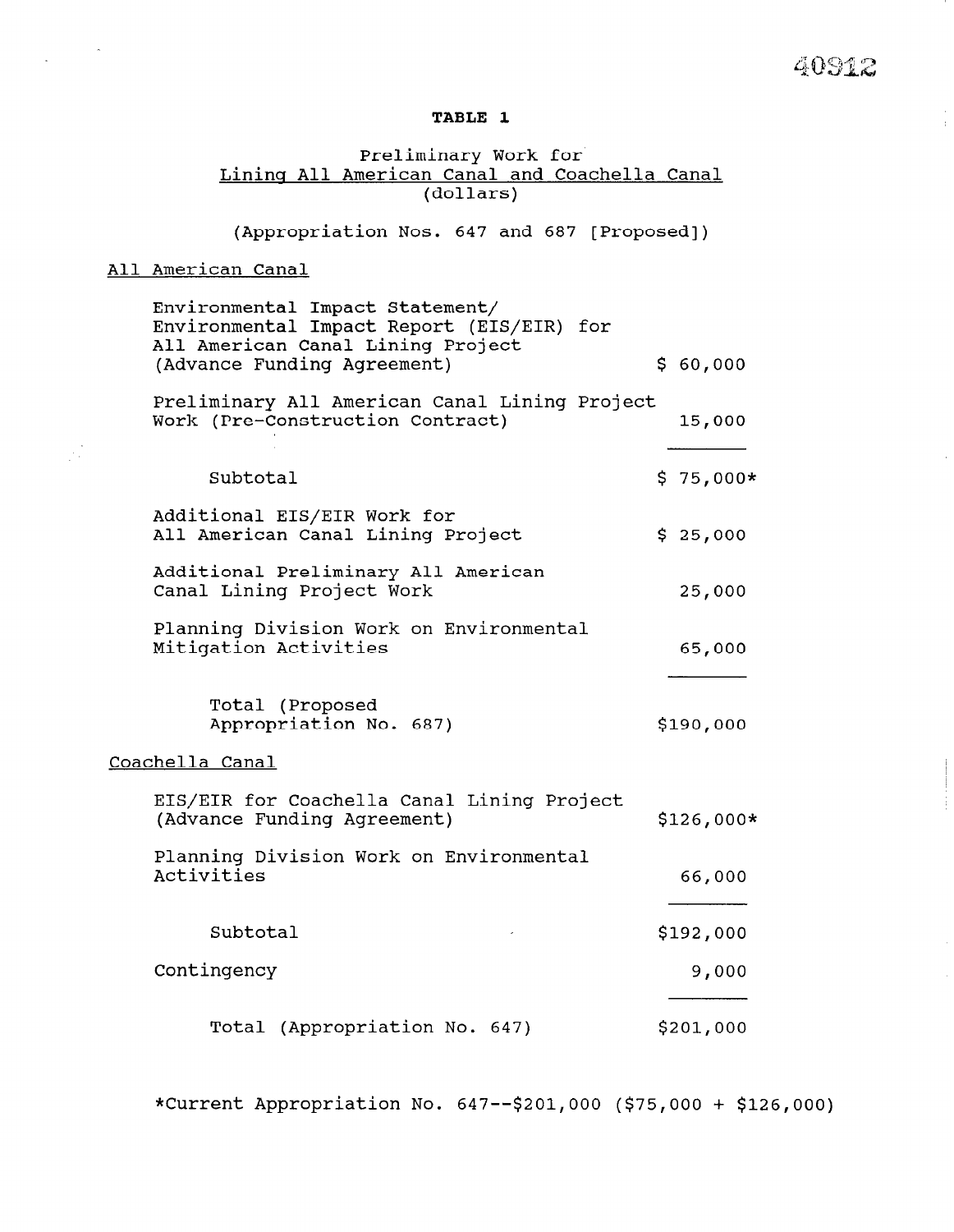## Attachment 1

## Background on All American and Coachella Canal Lining Projects

Public Law loo-675 authorized the Secretary of the Interior (Secretary) to construct a new lined canal or to line the previously unlined portions of the All American Canal from the vicinity of Pilot Knob to Drop 4 and the Coachella Canal from Siphon 7 to Siphon 32. The conserved water would be made available to Palo Verde Irrigation District, Imperial Irrigation District, Coachella Valley Water District, and/or Metropolitan (collectively, the California Contractors) in accordance with the priorities contained in their water delivery contracts with the Secretary.

The availability of the Final All American Canal Lining Project Environmental Impact Statement/Environmental Impact Report (Final EIS/EIR) was announced by the U.S. Bureau of Reclamation (Reclamation) in the April 19, 1994 Federal Register. The public comment period ended May 19 during which only one comment letter was received. The letter, from the U.S. Environmental Protection Agency, commended Reclamation on the information provided in the Final EIS/EIR and suggested minor clarifications that Reclamation intends to include in its Record of Decision.

The preferred alternative is to construct a 23-mile parallel concrete-lined canal from Pilot Knob to Drop 3 which would conserve an estimated 67,700 acre-feet of Colorado River water annually at an estimated capital cost of \$118 million (escalated dollars). Table A lists estimated All American Canal Lining Project construction, mitigation, and other related costs. The unit cost of the water conserved is projected to be approximately \$140 per acre-foot over a 55-year period based on an 8 percent interest rate.

The Draft Coachella Canal Lining Project Environmental Impact Statement/Environmental Impact Report (Draft EIS/EIR) was mpact btatement, mivitommental impact report (biait nio, nin, w naue availante for pantic feview by Reclamation on Danuary 11,<br>1994. The public comment period ended on March 15. Reclamati 1994. The public comment period ended on March 15. Reclamation is now in the process of responding to comments received. By lining the 33.2 miles of earthen sections of the Coachella Canal from Siphon 7 to Siphon 32, approximately 31,000 acre-feet of from Siphon 7 to Siphon 32, approximately 31,000 acre-feet of<br>Colorado River water would be conserved annually. If an colorado kiver water would be conserved annually. If an arternative mitigation water supply, for example groundwa public lands, cannot be utilized to maintain existing and<br>revegetated wetland habitat, and live stream conditions for the federally endangered desert pupfish, as much as 5,180 acre-feet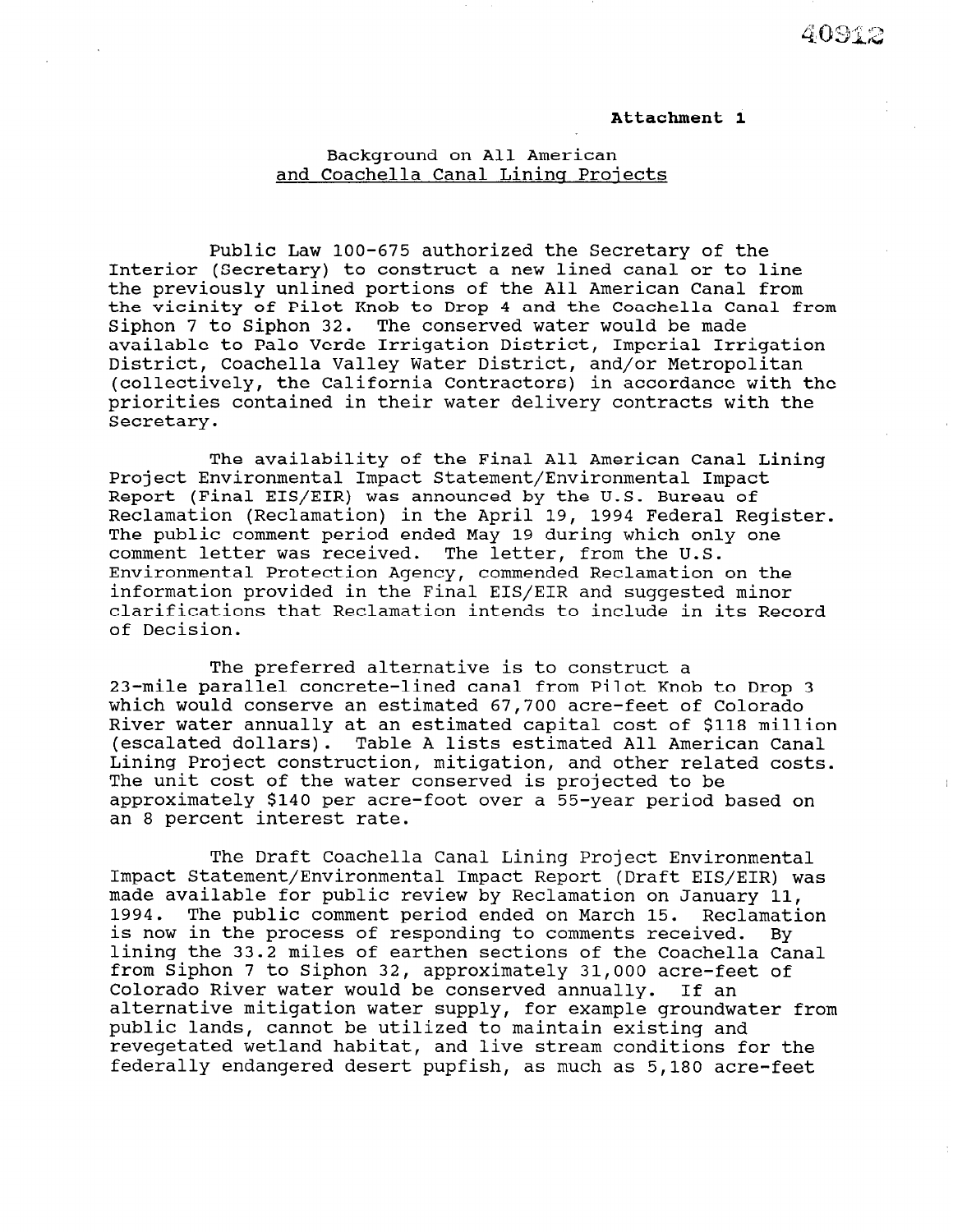per year would need to be diverted from the Coachella Canal for these purposes. Thus, Reclamation estimates that the net amount of water that could be made available by the Coachella Canal Lining Project is approximately 25,700 acre-feet per year. The preferred alternative identified in the Draft EIS/EIR is Conventional Lining and consists of constructing a lined canal in the existing cross section while bypassing the canal flow through temporary pipelines. Table B lists estimated Coachella Canal Lining Project construction, mitigation, and other related costs. The unit cost of the water to be made available (25,700 acre-feet per year) is projected to be approximately \$215 per acre-foot over a 55-year period based on an 8 percent interest rate.

No federal funds are to be appropriated for the All American and Coachella Canal Lining Projects as funding is to be provided by those California Contractors choosing to participate. Subject to the completion of the environmental documentation, negotiation of construction and funding contracts, and approval of your Board, Metropolitan has expressed an interest in funding the projects with the understanding that it would receive the conserved water. Or, as required by Public Law 100-675, Metropolitan would be reimbursed by the other California Contractors who use the water.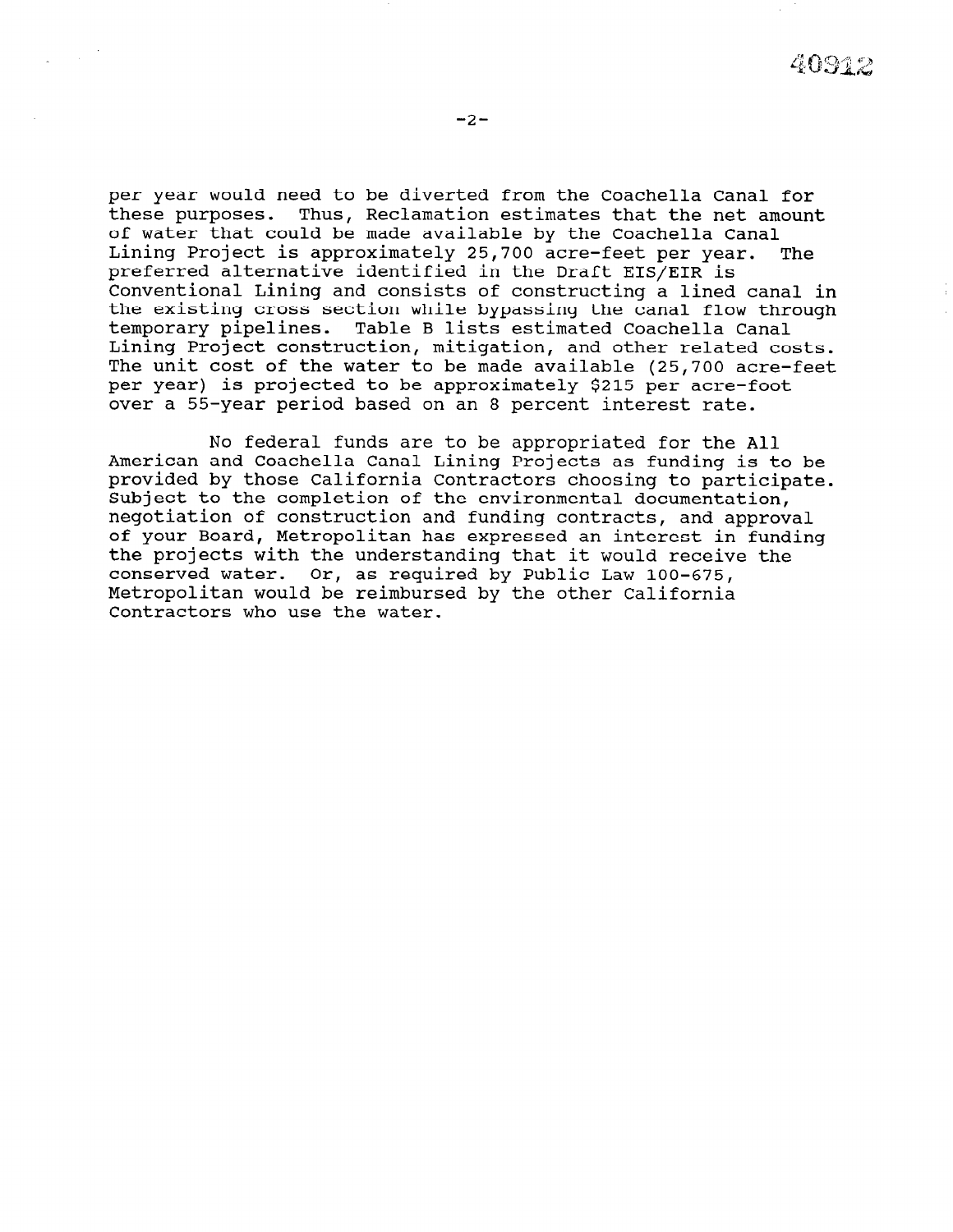## Table A

## All American Canal Lining Project Estimated Construction, Mitiqation, and Other Costs

## (million dollars-escalated)

## Construction Costs

| Engineering and Administration           | 18.0          |
|------------------------------------------|---------------|
| Utility Relocation                       | 1.4           |
| Parallel Canal from Pilot Knob to Drop 1 | 67.0          |
| Parallel Canal from Drop 1 to Drop 3     | <u>. 22.8</u> |
|                                          |               |

## Subtotal 109.2

## Mitiqation Costs

| Recreation <sup>1</sup> , Archaeological Surveys<br>Terrestrial Habitat<br>Wetlands Creation, Revegetation<br>Lower Colorado River Management <sup>2</sup><br>Fishery<br>Regulating Capacity Replacement | 0.1<br>0.9<br>0.2<br>0.1<br>0.3<br>3.3 |
|----------------------------------------------------------------------------------------------------------------------------------------------------------------------------------------------------------|----------------------------------------|
| Subtotal                                                                                                                                                                                                 | 4.9                                    |
| Other Costs                                                                                                                                                                                              |                                        |
| All American Canal Debt Payment<br>Environmental Documentation <sup>3</sup><br>Metropolitan Planning Division                                                                                            | 2.9<br>1.0                             |
| (Environmental Planning Branch)<br>Labor and Overhead                                                                                                                                                    | 0.3                                    |

# Total Estimated Cost 118.3

Subtotal 4.2

#### Notes

1Development and implementation of interim recreation plan to mitigate impacts to existing requestion recreation projection. ᄠᄔᆫᅬ<br><sup></sub></sup>

2Funding for backwater restoration and enhancement on the runding for backwater restoration and emiancement on the Colorado River between Parker Dam and Imperial Dam to be implemented by the U.S. Bureau of Reclamation

 $3R$ epresents total costs to reach  $R$ kepresents total costs to reach kecord of Decision a<br>includes funds advanced by Imperial Industriction includes funds advanced by Imperial Irrigation District<br>and Metropolitan